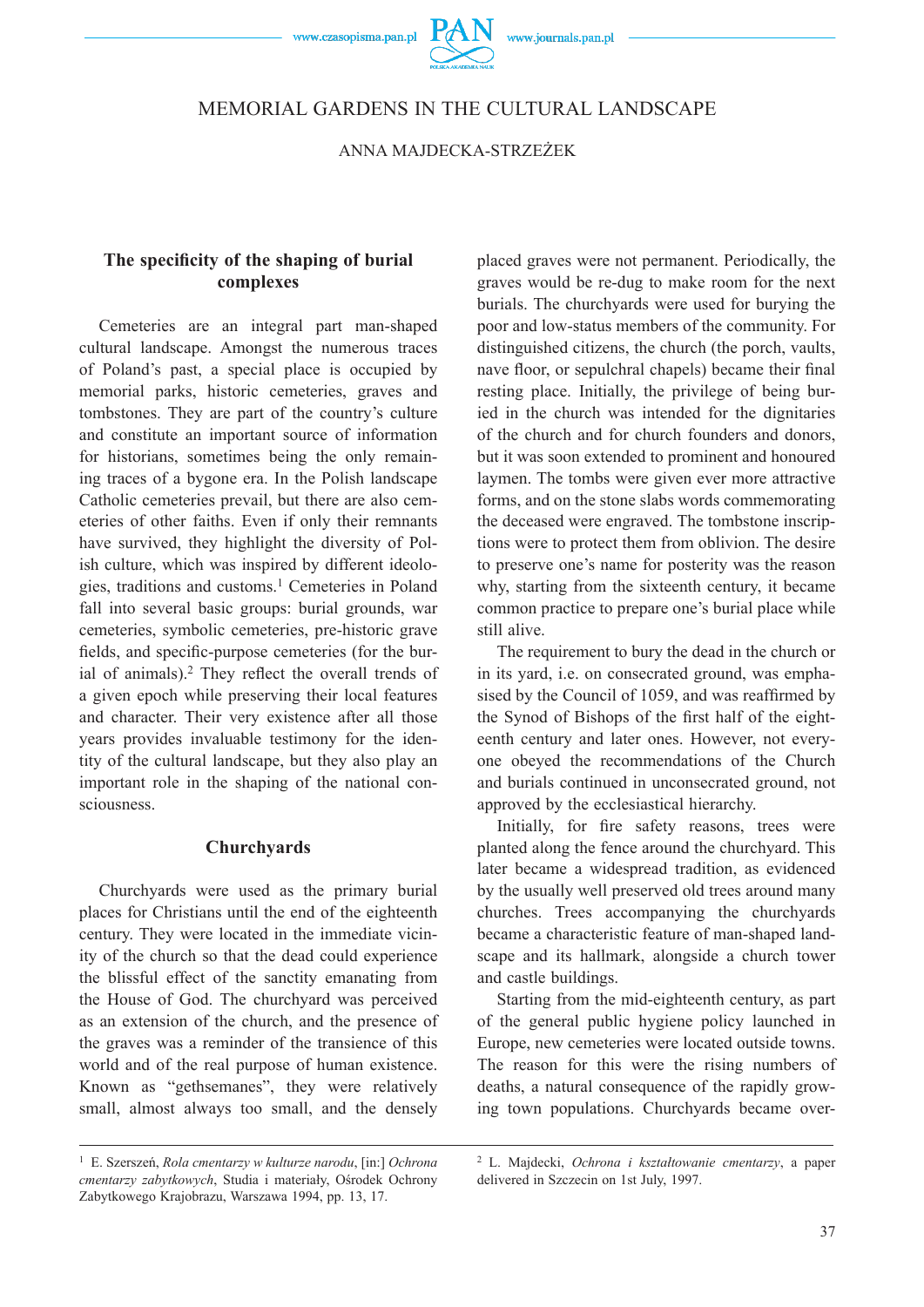$P\mathcal{A}$ 



crowded, leaving no room for new graves. Towards the end of the eighteenth century, the overcrowded graveyards in the cities were the source of odour so acute that in France Louis XVI issued an edict in 1776 ordering the transfer of the burdensome burial grounds out of the cities. This became a model procedure for other European countries, including Poland. Thus separate cemeteries were established outside the built-up areas. This was a long-lasting process enforced by the law, and in the initial phase there was a lack of social acceptance for burial sites not accompanied by a church.

### **Detached cemeteries**

The newly established cemeteries localized outside the cities and away from villages in rural areas, were initially founded on plots in the shape of simple geometric figures, most often of an elongated rectangle if the local conditions allowed. Each cemetery were surrounded by a fence, which apart from the practical function also had a symbolic significance. On the one hand, it regulated access to its grounds by forcing the users to enter through the main gate and side doors, and on the other hand it marked off the area of the *sacrum*. The fence was the border between two worlds: the sacred and the profane. The symbolism of the gate is similar to that of the fence, as it also marks the boundary between the worlds of the living and of the dead. Crossing it signified a transition from death to life eternal. On the gates, symbols were often placed indicating the purpose of the place. Rural cemeteries were fenced off using the locally available materials. Initially, they were surrounded with earth banks or walls of field stones. Brick walls or wooden pales were erected. The practical function of the fencing was to bar entry to predatory animals. It is worth noting that the gates of rural cemeteries were left open, but still animals were not able to enter thanks to a clever solution. A pit was dug in front of the gate, and it was covered with a wooden lattice masked with vegetation. The grid was easy to cross for humans, but animals' feet were trapped in the holes in the lattice thus preventing them from crossing the border of the cemetery. Along the fence, on the inside,

trees were planted. Attractive-looking species were chosen, not devoid of symbolic significance.<sup>3</sup> In the open rural landscape, a cemetery presented itself as an impressive group of trees, hiding its real purpose.

The inner space of the cemeteries was organised according to one of a few different patterns:

- based on a regular rectangular arrangement of 4 rectangles delimited by two intersecting treelined lanes forming a cross,
- based on a regular rectangular arrangement without the crossing lanes, with trees along the fence
- based on a single- or multiple-axis symmetrical arrangement,
- irregular non-symmetrical, a free arrangement.

The most common solution, however, was a rectangular plan with its internal division designated by a system of intersecting roads. Even though the entire area of the cemetery had been consecrated, its central part at the intersection of the principal lanes, often highlighted by the presence of a chapel, a big cross, or a holy figure, was believed by the rural population to possess a greater concentration of holiness. This part was called "Heaven" and was earmarked for the burial of the most important and the most deserving people. Thus the idea of equality in the face of death obviously remained a merely theoretical notion.

The places close to the fence, and in the lefthand corner of the cemetery, were called "Hell" and were thought suitable for unbaptized children, suicides, and those who had died a violent death. These places were treated as unconsecrated ground.<sup>4</sup> In some country cemeteries special sections were set aside for burying baptized children. Most often they were located in a corner of the cemetery other than the "Hell". "... in the space of the cemetery, its areas by the fence and in the corners, even though no longer looked upon so negatively today, still have a low standing in the hierarchy of places ...".<sup>5</sup> The location of graves by the lanes was considered particularly advantageous. The deceased buried along the lanes could more often count on remembrance and a prayer from a passer-by. In addition to the trees on the borders of the cemetery, trees were also planted to emphasise the borders of its inner rectangles, but there were also trees accompanying

<sup>3</sup> K. Gendek, *Cmentarz wiejski jako kulturowy wyznacznik miejscowego krajobrazu historycznego*, SGGW, Warszawa 1998, p. 33.

<sup>4</sup> A. Majdecka-Strzeżek, *Zieleń obiektów sakralnych w Polsce*, [in:] *Ogrody przyświątynne i klasztorne*, Wrocław 2003, pp. 97–98.

<sup>5</sup> K. Gendek, op. cit., p. 34.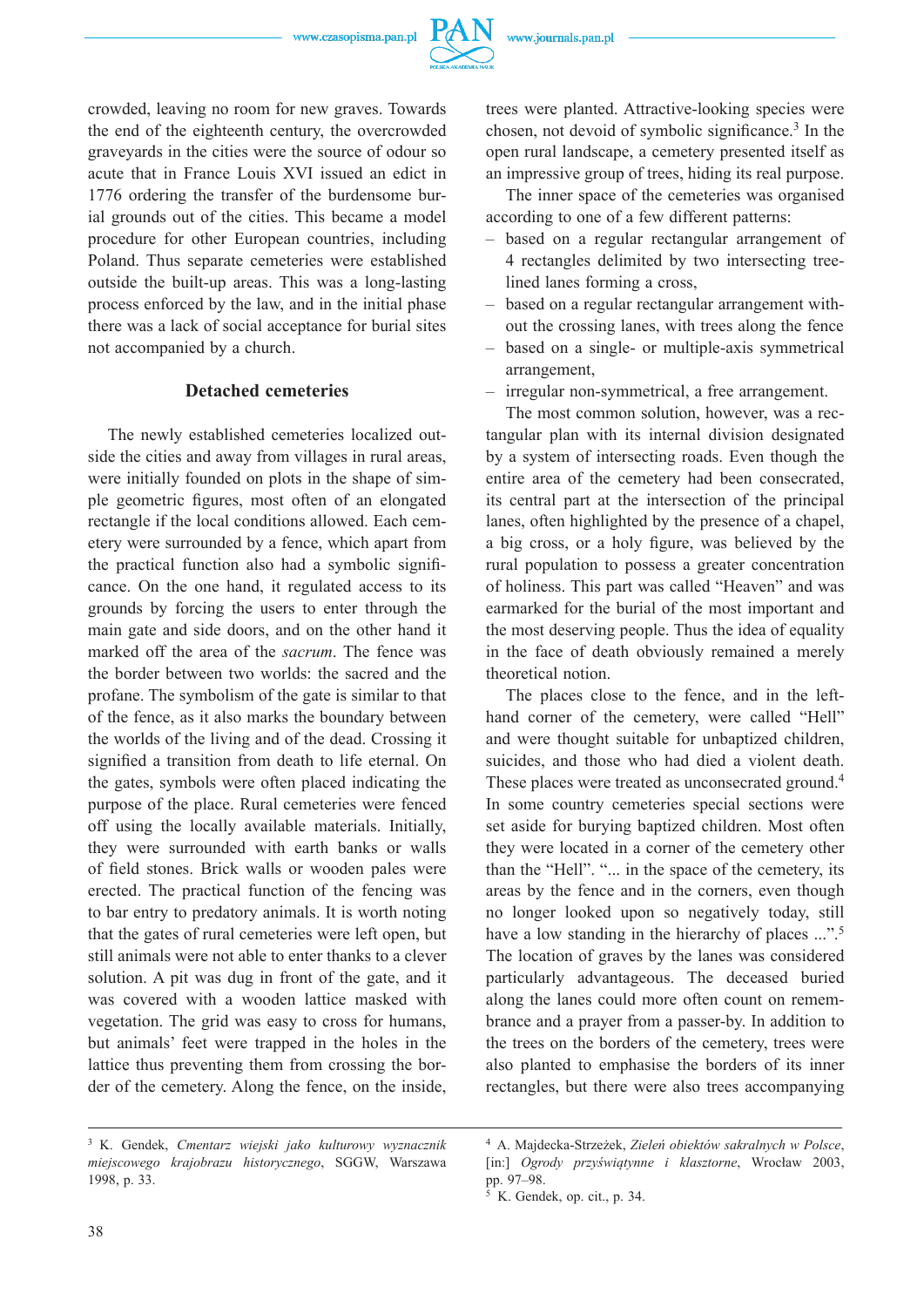

individual graves. The cemetery was perceived as a garden filled with greenery, a clear sign of memory of the dead inscribed in the landscape.

A newly formed cemetery was linked with the church by a road with rows of trees planted on either side, which had its extension within the cemetery. This lane was particularly important: Called *the last way of the deceased,* it was a symbol of the passage into afterlife. Thanks to being lined with trees, it stood out in the surrounding countryside, which gave it grandeur and at the same time helped create a special mood.

In the second half of the eighteenth century, the change of trends in the shaping of gardens contributed to the change in the arrangement of cemeteries. In addition to the existing cemeteries based on a regular plan there emerged beautifully arranged cemeteries modelled on parks (Fig. 1). In the nineteenth century, natural irregular compositions were valued where the relationship between the deceased and nature was especially accentuated. Being primarily a memorial garden, a cemetery acquired the role of a sacred space and of a private area that was given a public form. A cemetery became a public park and a museum in one, a text produced by contemporary culture that highlighted its connections with the past. Such inspiration led to the formation of such cemeteries as Père-Lachaise in Paris, the Rossa in Vilnius, of the Rakowicki Cemetary in Kraków.6

#### **Vegetation in the burial complexes**

An important role is played at cemeteries by the vegetation: it has a symbolic significance, which applies both to the place where the plants appear in the cemetery and to their symbolic sense. Initially, trees were planted in cemeteries as fire protection, but later they became a means of organising the space in accordance with the trends of the given epoch. Already in pre-Christian times trees were considered to be sacred. It was believed that they provided shelter for the souls of the deceased.7 Especially highly valued were long-lived trees that could reach impressive dimensions, such as oaks and lindens. These trees are closely associated with cemeteries. The *Quercus Robur* oak was looked upon as a symbol of strength and power, and was associated with immortality. In the Christian tradition the linden (lime tree) was treated as a holy tree. It was attributed with having the significance of the tree of the Last Judgement. *Tilia cordata* trees were planted along the roads leading to the cemetery, while oak trees were often planted along its borders. Also planted along the lanes were such trees as hornbeam (*Carpinus betulus*), chestnut (*Aesculus hipocastanum*) and ash (*Fraxinus excelsior*). Ashes were attributed with magical properties, and it was believed that if the deceased was buried in a coffin made of its wood, he or she would immediately be granted a peace of mind and the soul would not trouble the living. A tree characteristic of and closely linked with cemeteries all over the country is *Thuja occidentalis.* It was commonly regarded as a symbol of death, grief and mourning. At the same time, as an evergreen, it was regarded as a tree of life. Similarly treated was the yew tree (*Taxus baccata).* Its durable wood was seen as the opposite of the fragility of human life.<sup>8</sup>

In folk culture, it was commonly believed that the presence of "prickly" trees prevented the dead from getting out of the cemetery and visiting the living. That is why black locusts (*Robinia pseudoaccacia*) and hawthorns (*Crataegus sp.*) were planted along the borders of a cemetery. *Betula pendula* birches were planted by the graves close to the head of the deceased. These trees symbolised compassion and kindness. Due to their silhouettes they were thought to mourn the dead and envelop them with their twigs. *Salix alba Tristis* willows were regarded similarly*,* but they are encountered a lot less often in cemeteries. It was believed that maples (*Acer platanoides* and *Acer pseudoplatanus*) looked after the souls of both the living and the dead, and beeches (*Fagus silvatica*) provided peace and security.

Great significance at the cemeteries was also attached to shrubs and the low-lying plants forming a dense carpet over the entire area of the cemetery. They had a complementary role and were directly linked with graves. Rose bushes, especially those blossoming in white, were often planted as a symbol of death and transience, but also of love and mystical rebirth. *Viburnum opulus* was planted by

<sup>6</sup> J. Kolbuszewski, *Cmentarze*, Wydawnictwo Dolnośląskie, Wrocław 1996, p. 62.

<sup>7</sup> D. Forstner*, Świat symboliki chrześcijańskiej*, Instytut Wydawniczy Pax, Warszawa 1990.

<sup>8</sup> A. Majdecka-Strzeżek, op. cit., p. 100.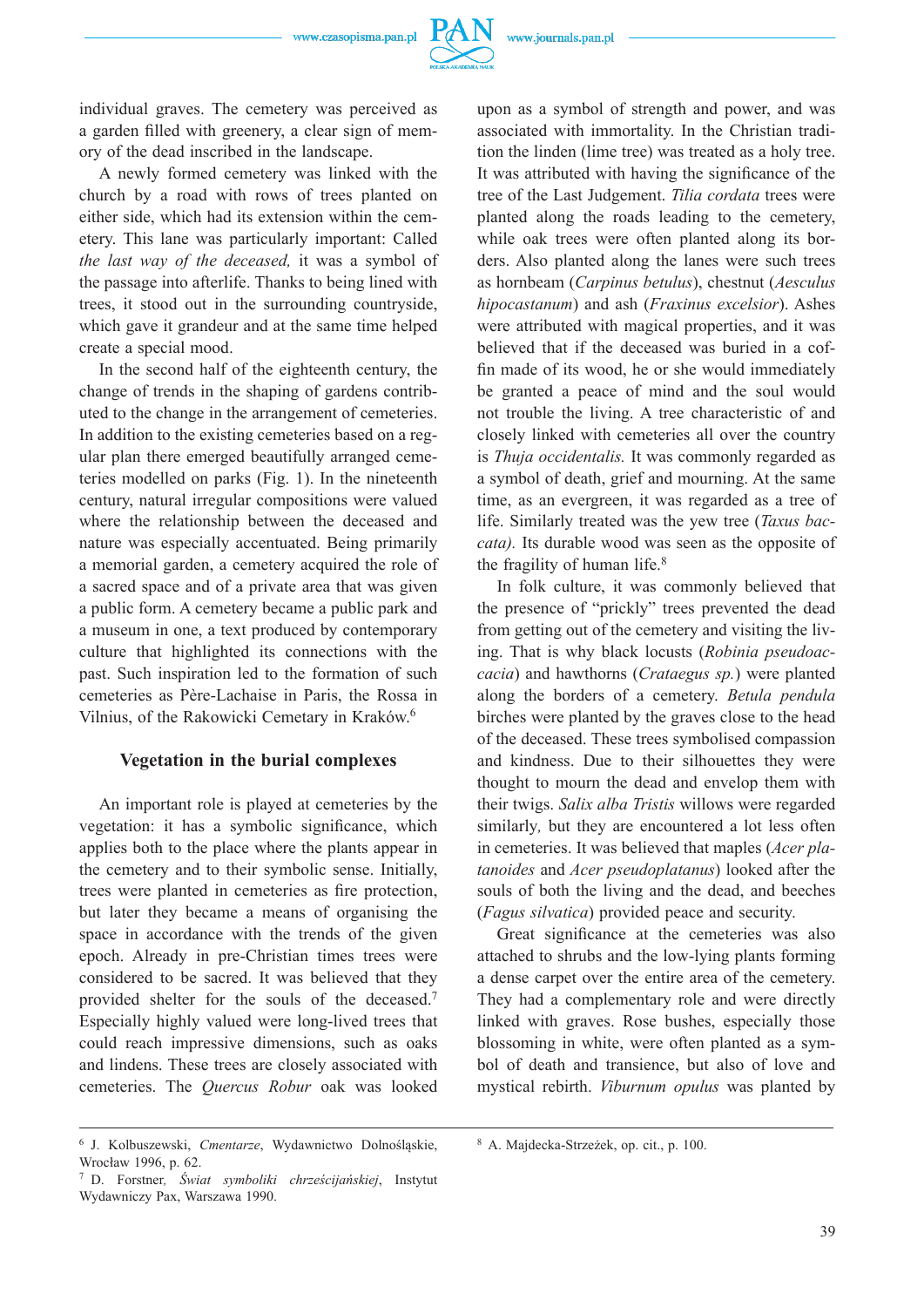

the graves of girls and young men. Its presence at an old cemetery points from afar to the grave of a young person. Boxwood (*Buxus sempervirens*), often planted in cemeteries, symbolized death, but also perseverance. It had the power of providing protection against evil spirits. Ivies (*Hedera helix*) and dwarf periwinkles (*Vinca minor*) commonly

appeared at cemeteries, forming dense green carpets covering the entire area. Anemones (*Anemone nemorosa*), poppies (*Papaver rhoeas*) and marigolds (*Tagetes sp.*) were regarded as the flowers of death.<sup>9</sup>

The above plants were present not only at cemeteries, but also in other garden compositions. Nevertheless, certain species were for many years associated exclusively with cemeteries, so strong was the impact of their symbolism. Among those plants were thujas and marigolds. Nowadays they have lost their former significance and can be found in gardens everywhere, their old, dark symbolic meaning long forgotten.

# **Parks adjacent to country residences as places of commemoration**

The middle of the eighteenth century marks the beginning of a new chapter in the history of garden design. In contrast to the trends of geometric arrangements prevailing in the previous centuries, gardens were now modelled on the beauty of untamed nature. The new aesthetics brought previously unknown solutions. Garden programmes came to be filled with references to literature and with symbols of philosophical and poetic ideas, thus expanding the scale of emotions as well as enriching and diversifying the moods they were to evoke.<sup>10</sup> The theme of transience and death was popular at that time, and the introduction into the gardens of any forms related to it answered the demand of the epoch. In landscape gardens of the sentimental kind, numerous monuments with inscriptions were erected, as well as urns and tombs that were not dedicated to commemorating any particular persons. They were often places whose very presence, in accordance with the spirit of the period, was to evoke reflection on life and its trials and transience.

The Romantic style in the Polish art of garden design in the early nineteenth century perpetuated interest in the past, but now it was focused primarily on Polish history. Memories and the sense of transience were presented in the form of obelisks, tombstones, sarcophagi and memorial stones, which were located in the peripheral parts of the gardens and surrounded by specially formed vegetation. To emphasize the effect of melancholy, tree species with intertwining twigs were chosen as well as plants with dark foliage. The mood of solemnity and sadness in the face of portrayals of death was achieved through suitably composed scenery. It was a much appreciated item in a park's programme**.**  To enhance the picturesqueness of those places, architectural additions in the neo-Gothic style were favoured.

In parks adjacent to country residences, causes and events directly linked with the life of the residence owners, as well as people dear to them, were also commemorated. In Mała Wieś near Grójec, a monument was erected that was dedicated to the residence owners' son who had died young (Fig. 2). A chapel was built near the edge of the park, with a viewing platform offering a vista of the church in the village of Belsk, founded by the Walicki family.

An interesting example of a memorial spot in a country residence park is the sculpture of a sleeping lion in the park in Pokój near Opole. It commemorates the former owner of the residence, Prince Eugen von Württemberg. The cast-bronze lion has been in the park since 1863, located in the middle of a small open space surrounded by magnificent rhododendrons (Fig. 3).

Creating places that evoke emotions was discussed by various authors, who also offered guidelines in their publications. Izabela Czartoryska<sup>11</sup> shared her reflections on commemorative sites in landscape gardens, as did M. Boitard<sup>12</sup>, who stressed the importance of site selection, selection of plants (he deemed cypresses particularly appropriate as well as weeping willows with long, sadly drooping branches) and the right choice of architectural elements suitable for the intended effect. He also

 <sup>9</sup> G. Richter, *Zieleń na cmentarzach*, [in:] *Cemetery art – sztuka cmentarna – l'art. de cimentiere*. Sympozjum naukowe. Dokumenty, Wydawnictwo Werk, Wrocław 1995.

<sup>10</sup> L. Majdecki, *Historia ogrodów*, PWN, Warszawa 2008, vol. 2, p. 112.

<sup>11</sup> I. Czartoryska, *Myśli różne o sposobie zakładania ogrodów,*  1805.

<sup>12</sup> M. Boitard, *L'art. de composer et decorer les jardins*, Paris 1834.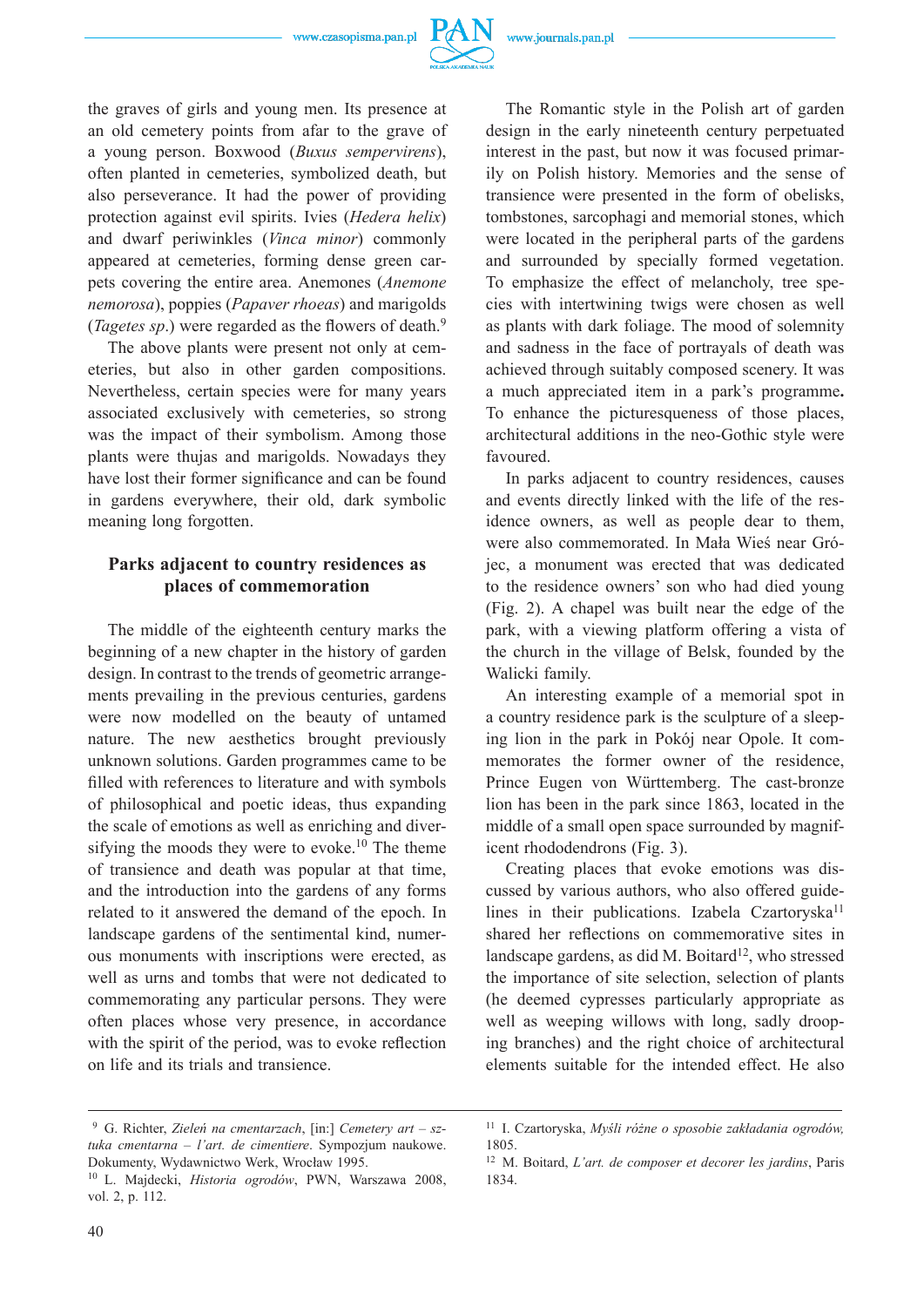



indicated literary heroes worthy of being commemorated in a garden. In his book, Boitard does not limit himself to descriptions but offers practical tips by including 14 sample mausoleums and 6 sample tombstones (Figs. 4, 5).

Following Poland's loss of independence, patriotic themes manifested themselves in Polish country-residence gardens of the nineteenth century. The owners used to commemorate in them outstanding leaders and heroes who had fought for the national cause (Fig. 6). The intention was to acknowledge their merits and at the same time to keep alive the memory of their actions and encourage others to follow their example.<sup>13</sup> In a country which had disappeared from the map of Europe, only in the private space of one's own residence was it possible to express one's commitment and devotion to the motherland. It was a kind of patriotic manifesto. In numerous parks accompanying manor houses and country residences, monuments, plaques with inscriptions, and other symbols appeared whose presence was clearly associated with Polishness.

## **Family graveyards**

On the estates owned by Protestants, small graveyards were set up in the nineteenth century for the burial of family members. This trend continued until the early twentieth century. Those graveyards were located in parks or in their close proximity on the grounds of the estate. Such family graveyards can be found in the historical regions of Mazuria, Warmia, Pomerania and Silesia. It should be pointed out that landowners would establish a family graveyard regardless of whether or not there existed a local cemetery for members of their faith. They became a characteristic element of the historic landscape of these lands. Unfortunately, most of those graveyards have not survived till modern times, destroyed by the passage of time, lack of maintenance, or acts of vandalism.

Family graveyards were located either in the parks or elsewhere on the property. There are several recurring locations.14

1. In the parks adjacent to the residence:

- closely linked with the main building by means of composition and vistas emphasised with rows of trees.
- on the peripheries of the park, without a treelined lane leading to it.
- 2. Elsewhere on the estate:
	- outside the park, often on a hill with an extensive vista,
	- outside the park, in a secluded spot with no vista links.

The shape of the family graveyards depended on the terrain. Their boundaries were determined by the natural features of the land (such as the backwaters of a river, embankments, or ravines) and natural hills.<sup>15</sup> Their layouts were based on simple geometric figures. They were usually located in elevated places, often on top of hills or on their slopes, which afforded vast vistas and favoured contemplation of the beauty of the surrounding nature.

The family graveyards were surrounded by a fence or a wall. A common solution was to raise earth embankments along their borders, reinforced with stonework and designed to give the illusion of elevation of the whole area. Other solutions included wrought or cast iron fences, or stone and brick columns with see-through wooden or metal spans connecting them, with wickets allowing entry into the graveyard. As a rule, the enclosure was to have a simple unsophisticated form. The shape of the graveyard and its boundaries were highlighted by the planting of trees. Frequently encountered were deciduous species such as oaks, lindens, and hornbeams, less often chestnuts or birches, and conifers such as spruces and thujas.

Apart from the fence, burial chapels were the dominant architectural elements in the graveyards. They were little brick buildings, often echoing the neo-Gothic style. They were positioned in the central part of a usually small graveyard. Such a construction stood alone or was surrounded by graves marked with crosses and tombstones with inscriptions. Whatever its location, a family graveyard was a relatively small enclosed garden space, often shady and isolated from its surroundings, which facilitated peaceful reflection and contemplation. In the case of family graveyards located on hills, they

<sup>13</sup> L. Majdecki, *Historia...*, op. cit., p. 233.

<sup>14</sup> K. Ostrowska, *Cmentarze rodowe w zespołach rezydencjonalnych województwa olsztyńskiego*, SGGW, Warszawa 1997, p. 20.

<sup>15</sup> K. Mazurkiewicz-Palacz, *Dawne cmentarze w powiecie słupskim*, Starostwo Powiatowe w Słupsku, Słupsk 2012, p. 9.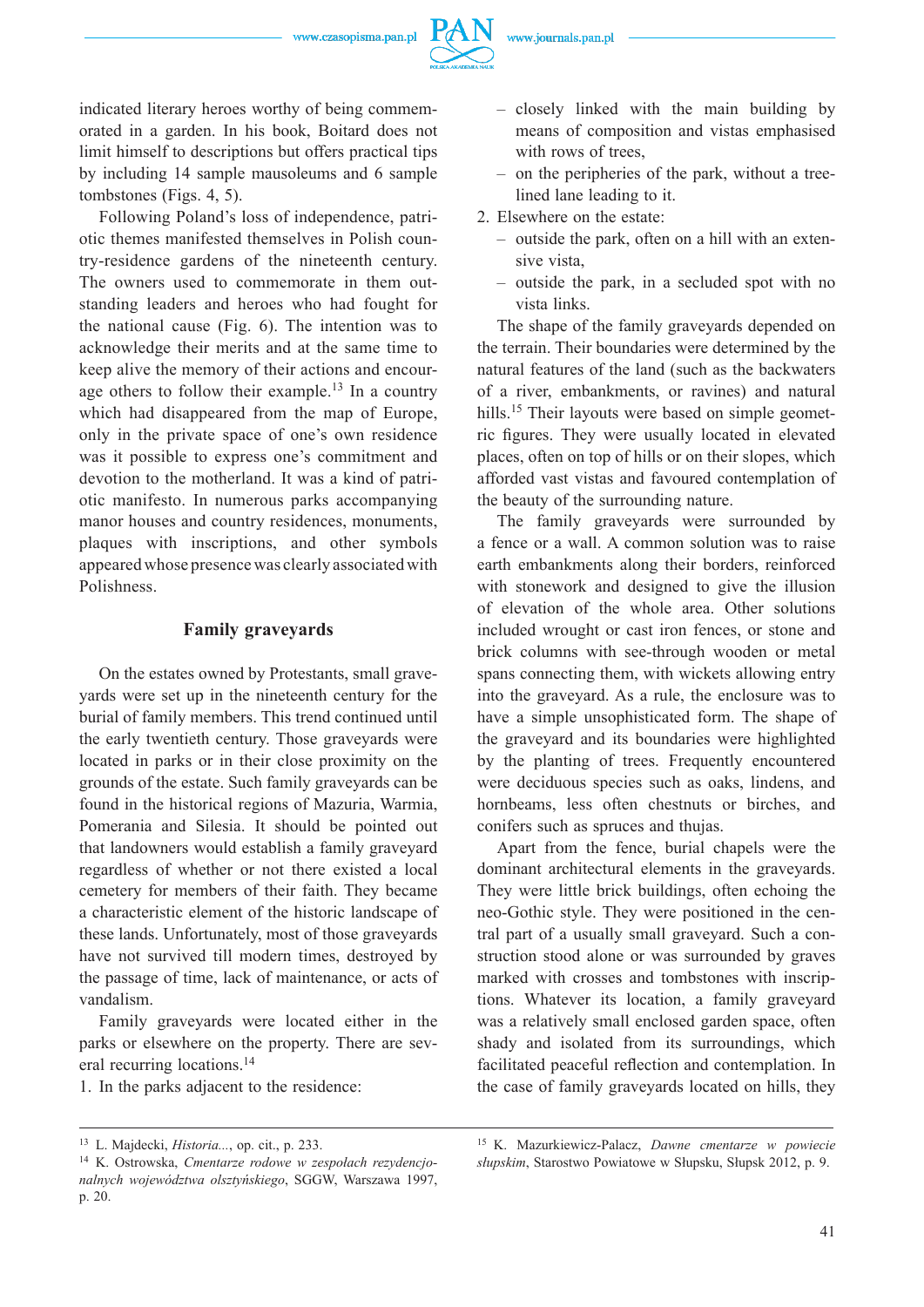

offered broad scenic vistas, which inspired contemplation of the beauty of the surrounding landscape. Thus the family graveyards were not only places of commemoration but also attractive scenic overlooks. Of particular interest in this respect is the family graveyard in the palace-and-park complex in Sorkwity near Mrągowo. The complex is located on the Sorkwity Lake and an island close to its shore. The family graveyard is situated high on the island on the edge of its park and commands an impressive view of the huge manor house over the lake. All that remains of the graveyard today is a marble figure of a kneeling angel (Fig. 7) and remnants of the fence. It is worth mentioning that a vineyard was founded by the owners on the island's southern terraces.

An interesting example of a well-preserved family graveyard can be seen in the park in Moszna in Opole region. The graveyard of the Thiele-Winckler family was arranged in the central part of a large clearing in the park. Surrounded by deciduous trees, it is perceived from a distance as an attractive sizeable group of trees. Only when you come near can you notice that it is a graveyard. Based on a circular plan, it is located on a small elevation and surrounded with an openwork fence. Under the canopy of the branches of the trees growing along the fence there are are rhododendrons, and in the central part of the graveyard are the family tombstones. (Fig 8).

Family graveyards established outside parks, on forested areas or among fields, were mostly based on a regular plan, and were surrounded by a fence with trees planted along it. Inside there were earth graves with cast-iron crosses or tombstones in the form of boulders or stone slabs. Occasionally, there would be a burial chapel in the centre. Family graveyards compositionally linked with the residence had treelined lanes leading to them. Graveyards founded in forests or fields without a compositional link with the family residence (e.g. in Jełmuń) were located close to a road or a dirt track. Such graveyards never had a specially designed lane leading to them. They appeared to be lost in the surrounding space (Figs. 9, 10, 11).

It is worth noting that the type of trees which appeared in the family graveyards was connected primarily with the local habitat in the given area. The species introduced for symbolic reasons was thuja, but it accompanied individual graves and was not part a group of trees highlighting the fence. The tradition of setting up private graveyards on family

estates lasted till the beginning of the twentieth century, although starting from the mid-nineteenth century this trend was on the decline. Proper care for the graves located on family estates became more and more difficult due to changes in land ownership. Public cemeteries, perceived as sacred and inviolable, offered greater prospects for good protection of the graves and preservation of the memory about those buried in them.

#### **War cemeteries**

A special type of memorial gardens are war cemeteries. On the Polish soil they are numerous, and they perpetuate the memory of the wars that swept through Poland and Europe. This is the type of cemetery that appeared after World War I, and then again after World War II. War cemeteries occur as monuments designed to commemorate places and events, as individual graves, and as cemeteries dedicated to the soldiers who fell on the battlefields. They differ from many other cemeteries by their rows of identical crosses on regularly shaped fields of grass. The trees here serve only to mark off the area of the cemetery. Properly selected tree species are part of the natural greenery of the surrounding landscape. The minimalist composition of the necropolis stands in contrast to the enormity of the soldiers' suffering. The war cemetery as a new type of burial ground arrangement is easily distinguishable in the landscape, and its frequent presence on the Polish territories brings about reflection on the cruelty of war.

### **Summing up**

The inevitability of the end of human life is marked in the landscape with memorial garden complexes. They are an integral component of man-shaped space. The cultural landscape is history recorded in the land, and its shape is affected by both a set of environmental conditions and the effects of human activity. Among the many kinds of cultural monuments, cemeteries occupy a special place. Shaped in the form of gardens and surviving until today, they reflect the social and artistic landscape of different regions of the country. The diversity of memorial gardens is a testimony to the changing conditions of life and changing trends in shaping the surrounding space and mutual relations between people.